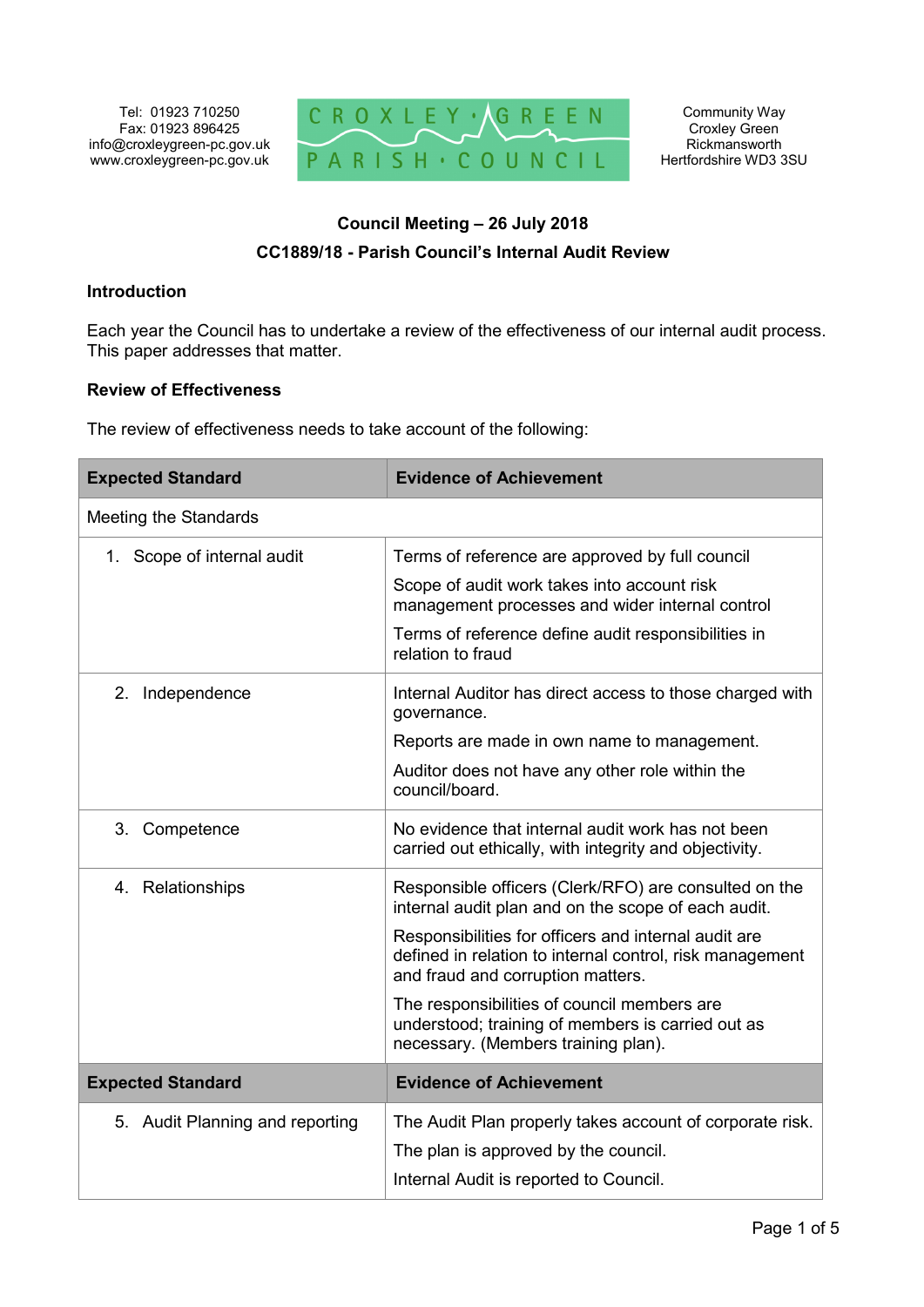| <b>Characteristics of Effectiveness</b>                                    |                                                                                                                                                                                                                                                         |
|----------------------------------------------------------------------------|---------------------------------------------------------------------------------------------------------------------------------------------------------------------------------------------------------------------------------------------------------|
| a. Internal audit work is planned                                          | Planned Internal audit work is based on risk<br>assessment and designed to meet the body's<br>governance assurance needs.                                                                                                                               |
| b. Understanding the whole<br>organisation its needs and<br>objectives     | The annual audit plan demonstrates how audit work will<br>provide assurance in relation to the body's annual<br>governance statement                                                                                                                    |
| c. Be seen as a catalyst for<br>change                                     | Supportive role of audit for corporate developments<br>such as corporate governance review, risk<br>management and ethics                                                                                                                               |
| d. Add value and assist the<br>organisation in achieving its<br>objectives | Demonstrated through positive management responses<br>to recommendations and follow up action where called<br>for                                                                                                                                       |
| e. Be forward looking                                                      | When identifying risks and in formulating the annual<br>audit plan, changes on national agenda are<br>considered. Internal audit maintains awareness of new<br>developments in the services, risk management and<br>corporate governance                |
| f.<br>Be challenging                                                       | Internal audit focuses on risks and encourages<br>managers/Members to develop their own responses to<br>risks, rather than relying on solely audit<br>recommendations. The aim of this is to encourage<br>greater ownership of the control environment. |
| Ensure the right resources<br>g.<br>are available                          | Adequate resource is made available for internal audit<br>to complete its work.                                                                                                                                                                         |
|                                                                            | Internal auditor understands the body and the legal and<br>corporate framework in which it operates.                                                                                                                                                    |

## **The Audit Plan:-**

## **Expected Standard 1 – Scope of Internal Audit**

To address the matter of the Scope of the Internal Audit:

 the coverage of the internal Audit has been designed to afford appropriate assurance that the Council's financial systems are robust and operate in a manner to ensure effective probity of transactions and to afford a reasonable probability of identifying any material errors or possible abuse of the Council's own and the national statutory regulatory framework. The programme of cover is also designed to facilitate certification of the Annual Return that, under the current Accounts and Audit Regulations, acts as the Council's formal Statement of Accounts that is subject to external audit certification.

The key areas for the Terms and Reference and Scope are:

## 1. **Maintenance of Accounting Records & Bank Reconciliations**

The objective is to ensure that the accounting records are being maintained accurately and currently and that no anomalous entries appear in cashbooks or financial ledgers.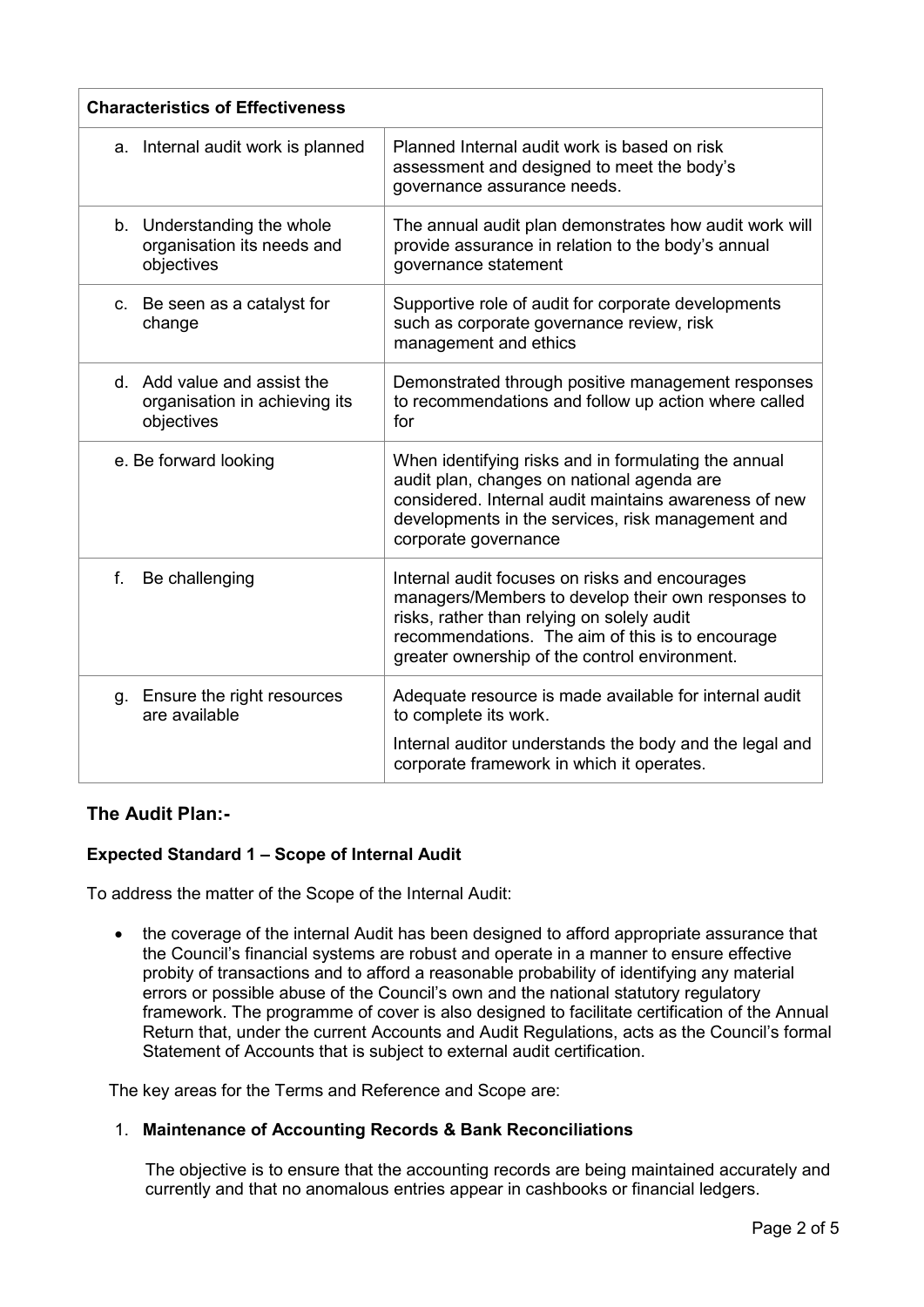#### **2. Review of Corporate Governance**

The objective is to ensure that the Council has a robust regulatory framework in place, that Council and Committee meetings are conducted in accordance with the adopted Standing Orders and that no actions of a potentially unlawful nature have been or are being considered for implementation.

#### **3. Review of Payments**

The aim is to ensure that: -

- Council resources are released in accordance with the Council's approved procedures;
- Funds are expended in accordance with approved budgets;
- An appropriate official ordering process is utilised for the purchase of goods and services where necessary, with the minutes also indicating that quotations have been obtained where applicable;
- Payments are supported by appropriate documentation, either in the form of an original trade invoice or other appropriate form of document confirming the payment as due and/or an acknowledgement of receipt, where no other form of invoice is available;
- The correct expense codes have been applied to invoices when processed; and
- VAT has been appropriately identified and coded to the control account for periodic recovery and that submissions have been returned in a timely manner.

#### **4. Assessment and Management of Risk**

The aim here is to ensure that the Council has put in place appropriate arrangements to identify all potential areas of risk of both a financial and health and safety nature, whilst also ensuring that appropriate arrangements exist to monitor and manage those risks in order to minimise the opportunity for their coming to fruition

#### **5. Budgetary Control and Reserves**

The aim is to ensure that the Council has appropriate procedures in place to determine its future financial requirements leading to the adoption of an appropriate budget and the formal determination of the amount to be precepted on the District Council, that effective arrangements are in place to monitor budgetary performance throughout the financial year and that the Council has identified and retains appropriate reserve funds to meet future spending plans.

#### **6. Review of Income**

The aim is to ensure that any income received is banked in a timely manner and properly coded to the appropriate income code.

#### **7. Salaries and Wages**

The aim here is to ensure that appropriate procedures are in place to verify the monthly salaries of Council staff which is administered by Numerus Payroll Services.

#### **8. Fixed Assets**

The Accounts and Audit Regulations require all councils to maintain a record of all assets owned.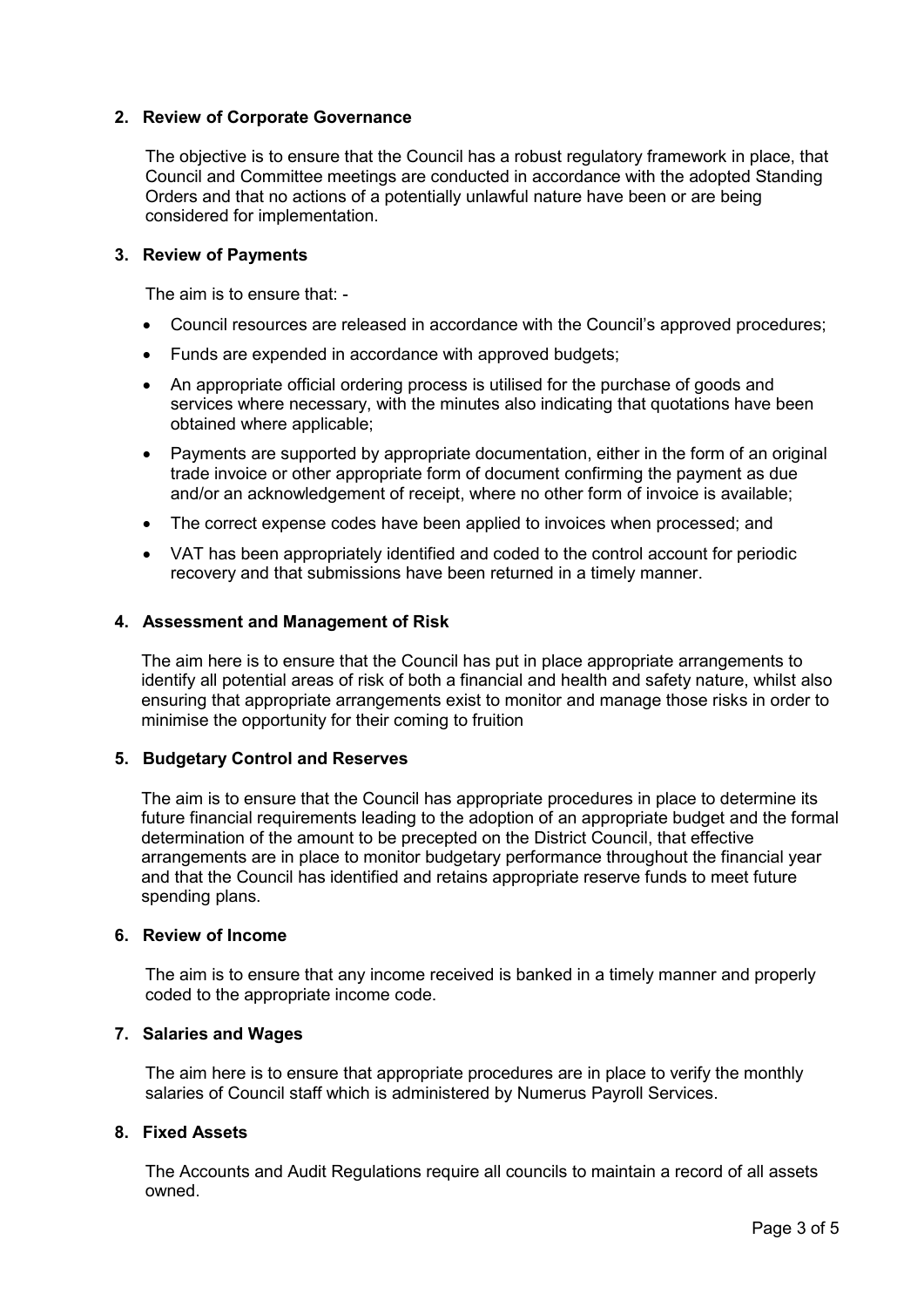## **9. Statement of Accounts and Annual Return**

The aim is to examine the detailed Annual Accounts and Supporting Statements prepared, as for previous years, by DCK Beavers Limited on behalf of the Council as soon as they are available, agreeing detail therein to the appropriate documentation, as recorded in the Omega (the accounts system) ledgers and other supporting records.

Additionally, to verify the accuracy of detail to be recorded in Section 2 of the Annual Return (Accounting Statements) to the previous year's detail and to the current year's Accounts and duly sign off the internal audit certificate for the year.

#### **Expected Standard 2 – Independence**

To address the matter of Independence the Accounts and Audit Arrangements introduced from 1 April 2001 required all Town and Parish Councils to implement an independent internal audit examination of their Accounts and accounting processes annually. Croxley Green Parish Council has complied with these arrangements by appointing an independent company divorced from the Council's decision making processes. The Council's internal auditors are Auditing Solutions Ltd and reports are prepared and issued to the Parish Council in their name.

## **Expected Standard 3 – Competence**

Auditing Solutions internal audit approach employs a combination of selective sampling techniques (where appropriate) and 100% detailed checks on the key areas 1 - 9 listed above in order to gain sufficient assurance that the Council's financial and regulatory systems and controls continue to be appropriate and fit for the purposes intended.

Auditing Solutions are a very respected company and carry out auditing for a large number of Parish, Town and District Councils throughout the country.

#### **Expected Standard 4 – Relationships**

As the Clerk (who is also the Responsible Finance Officer for the Council) is responsible for putting this audit plan into place to ensure that all elements of the Council's affairs are properly scrutinised, awareness of the plan and its detail and the responsibilities between the Clerk and the internal auditor is accounted for. The key areas for the Terms and Reference and Scope, above, clearly sets out the role of the internal auditor and the role and responsibility of the Clerk is clearly defined in ensuring that there are adequate and appropriate systems in place in relation those Terms of Reference and Scope.

#### **Expected Standard 5 – Audit Planning and reporting**

An interim internal audit takes place half yearly (approximately September/October 2018) under the principles of this paper and an end of year audit is produced as soon after the end of the financial year as possible. All internal audit reports are brought before Council.

## **Characteristics of Effectiveness (a – g)**

The details set out above provides and includes all the characteristics required for an effective and independent internal audit with the Clerk making available his time and any information required by the Auditor during his visit for the audit to be satisfactorily undertaken and concluded.

The Auditor and Clerk openly and freely discuss any matters that may arise or any new initiatives or methodologies that would improve the effectiveness of the Council's systems.